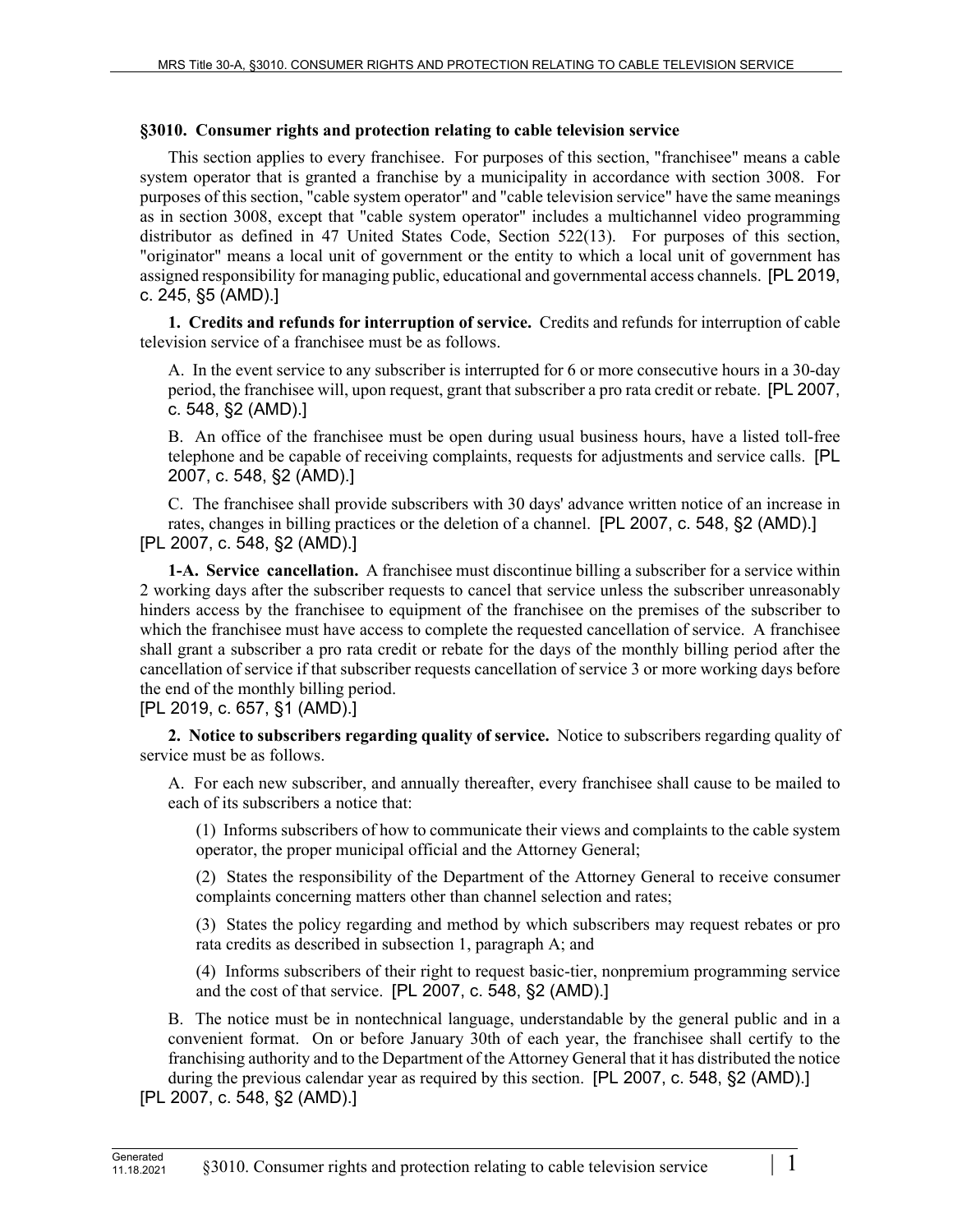**2-A. Notice on subscriber bills; credits and refunds.** Every franchisee shall include on each subscriber bill for service a notice regarding the subscriber's right to a pro rata credit or rebate for interruption of service upon request in accordance with subsection 1 or cancellation of service in accordance with subsection 1‑A. The notice must include a toll-free telephone number and a telephone number accessible by a teletypewriter device or TTY for contacting the franchisee to request the pro rata credit or rebate for service interruption or service cancellation. The notice must be in nontechnical language, understandable by the general public and printed in a prominent location on the bill in boldface type.

[PL 2019, c. 657, §2 (AMD).]

### **3. Franchise document clearinghouse.**

[PL 1999, c. 581, §2 (RP).]

**4. Recording subscriber complaints.** Recording subscriber complaints must be as follows.

A. Every franchisee shall keep a record or log of all written complaints received regarding quality of service, equipment malfunctions, billing procedure, employee attitude and similar matters. These records must be maintained for a period of 2 years. [PL 2007, c. 548, §2 (AMD).]

B. The record must contain the following information for each complaint received:

- (1) Date, time and nature of the complaint;
- (2) Name, address and telephone number of the person complaining;
- (3) Investigation of the complaint;

(4) Manner and time of resolution of the complaint;

(5) If the complaint regards equipment malfunction or the quality of reception, a report indicating corrective steps taken, with the nature of the problem stated; and

(6) Consistent with subscriber privacy provisions contained in the Cable Communications Policy Act of 1984, Public Law 98-549, every franchisee shall make the logs or records of complaints available to any authorized agent of any franchising authority having a franchise with that franchisee or any authorized agent of a municipality considering a franchise with that franchisee upon request during normal business hours for on-site review. [PL 2007, c. 548, §2 (AMD).]

# [PL 2007, c. 548, §2 (AMD).]

**5. Franchises.** All franchises must be nonexclusive. All franchises must include provision for access to, and facilities to make use of, one or more local public, educational and governmental access channels subject to the definitions and requirements of the Cable Communications Policy Act of 1984, Public Law 98-549 or related requirements or regulations of the Federal Communications Commission. [PL 2007, c. 548, §2 (AMD).]

**5-A. Public, educational and governmental access channels.** A cable system operator shall carry public, educational and governmental access channels on the cable system operator's basic cable or video service offerings or tiers. A cable system operator may not separate public, educational and governmental access channels numerically from other local broadcast channels carried on the cable system operator's basic cable or video service offerings or tiers and, in the event of a franchise license transfer, shall use the same channel numbers for the public, educational and governmental access channels as used for those channels by the incumbent cable system operator, unless prohibited by federal law. After the initial designation of public, educational and governmental access channel numbers, a cable system operator may not change the channel numbers without the agreement of the originator, unless the change is required by federal law.

A cable system operator shall restore a public, educational or governmental access channel that has been moved without the consent of the originator within the 24 months preceding the effective date of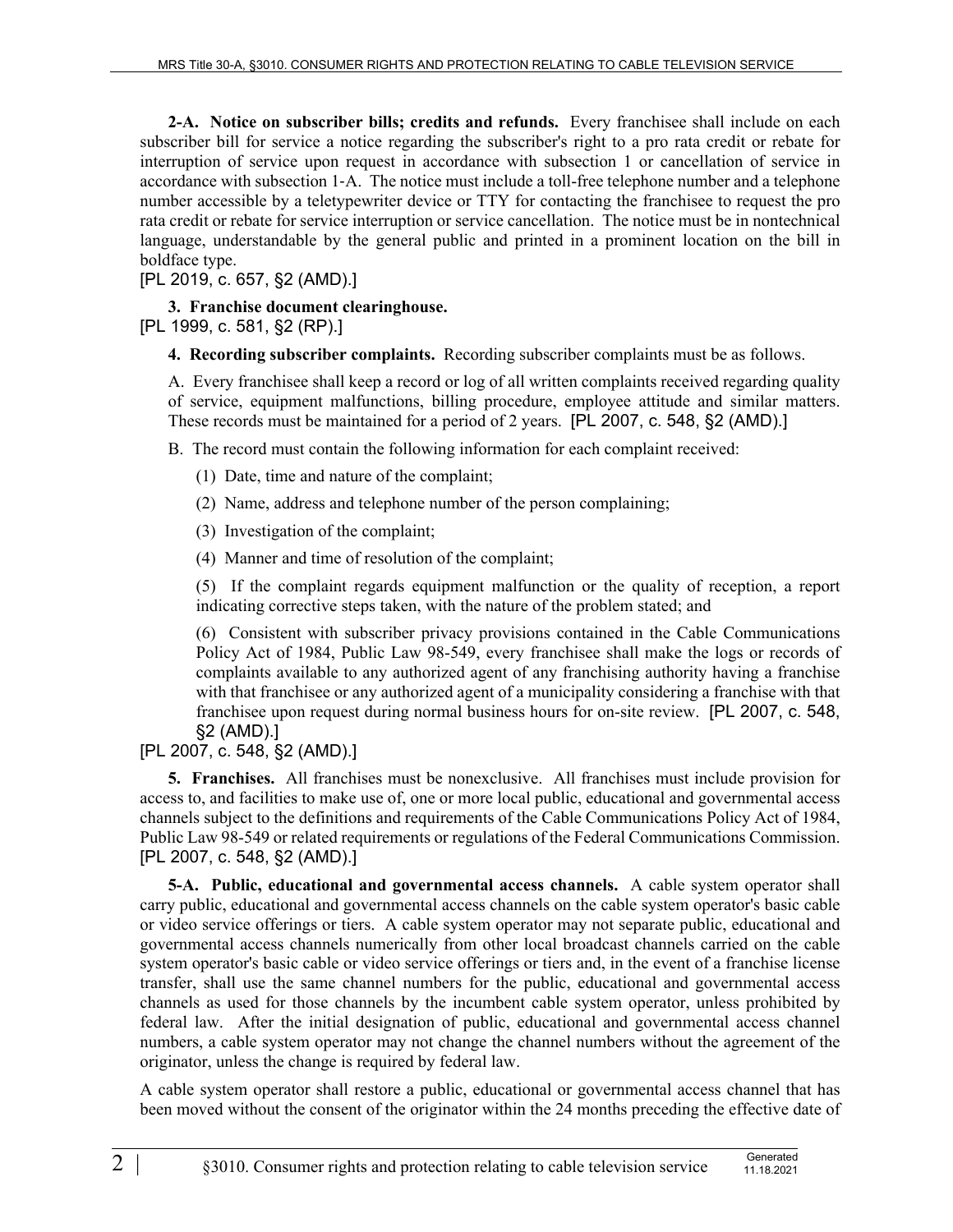this subsection to its original location and channel number within 60 days after the effective date of this subsection.

# [PL 2019, c. 245, §6 (NEW).]

**5-B. Transmission.** A cable system operator shall retransmit public, educational and governmental access channel signals in the format in which they are received from the originator and at the same signal quality as that provided to all subscribers of the cable television service for local broadcast channels. A cable system operator may not diminish, down convert or otherwise tamper with the signal quality or format provided by the originator. A cable system operator shall deliver a public, educational or governmental access channel signal to the subscriber in a quality and format equivalent to the quality and format of local broadcast channel signals carried on the cable television service if provided as such by the originator. A cable system operator shall carry each public, educational or governmental access channel in both a high definition format and a standard digital format in the same manner as that in which local broadcast channels are provided, unless prohibited by federal law.

A cable system operator, when requested, shall assist in providing the originator with access to the entity that controls the cable television service's electronic program guide so that subscribers may view, select and record public, educational and governmental access channels in the same manner as that in which they view, select and record local broadcast channels. In addition, a cable system operator shall identify public, educational and governmental access channels on the electronic program guide in the same manner as that in which local broadcast channels are identified. This subsection does not obligate a cable system operator to list public, educational and governmental access channel content on channel cards and channel listings. If channels are selected by a viewer through a menu system, the cable system operator shall display the public, educational and governmental access channels' designations in a similar manner as that in which local broadcast channel designations are displayed.

A cable system operator shall make available to the originator a toll-free telephone number with a direct line to a service technician who is familiar with the signal path and equipment associated with public, educational and governmental access channels on the cable television system for resolution of a signal quality problem.

# [PL 2019, c. 245, §6 (NEW).]

**5-C. Franchise renewals.** The franchise renewal process must be conducted in compliance with 47 United States Code, Section 546 and this subsection.

A. A cable system operator shall maintain adequate personnel and resources to respond to municipal requests for renewal information in a timely manner. Failure to respond in a timely manner is a violation of the Maine Unfair Trade Practices Act. [PL 2019, c. 245, §6 (NEW).]

B. If an automatic renewal provision exists in a franchise agreement on the effective date of this subsection, the automatic renewal provision remains in effect until that franchise agreement expires. The cable system operator shall notify the franchising authority of the automatic renewal no later than 36 months in advance of the expiration of the franchise. [PL 2019, c. 245, §6 (NEW).]

C. A municipality may require maps, diagrams, annual reports and franchise fee statements at renewal, which the cable system operator shall make available upon reasonable notice. If information is proprietary, the municipality may execute a nondisclosure agreement with the cable system operator. [PL 2019, c. 245, §6 (NEW).]

[PL 2019, c. 245, §6 (NEW).]

**6. Rights of individuals.** A cable system operator may not deny service, deny access or otherwise discriminate against subscribers, channel users or general citizens on the basis of age, race, religion, sex, physical disability or country of natural origin.

[PL 2021, c. 348, §48 (AMD).]